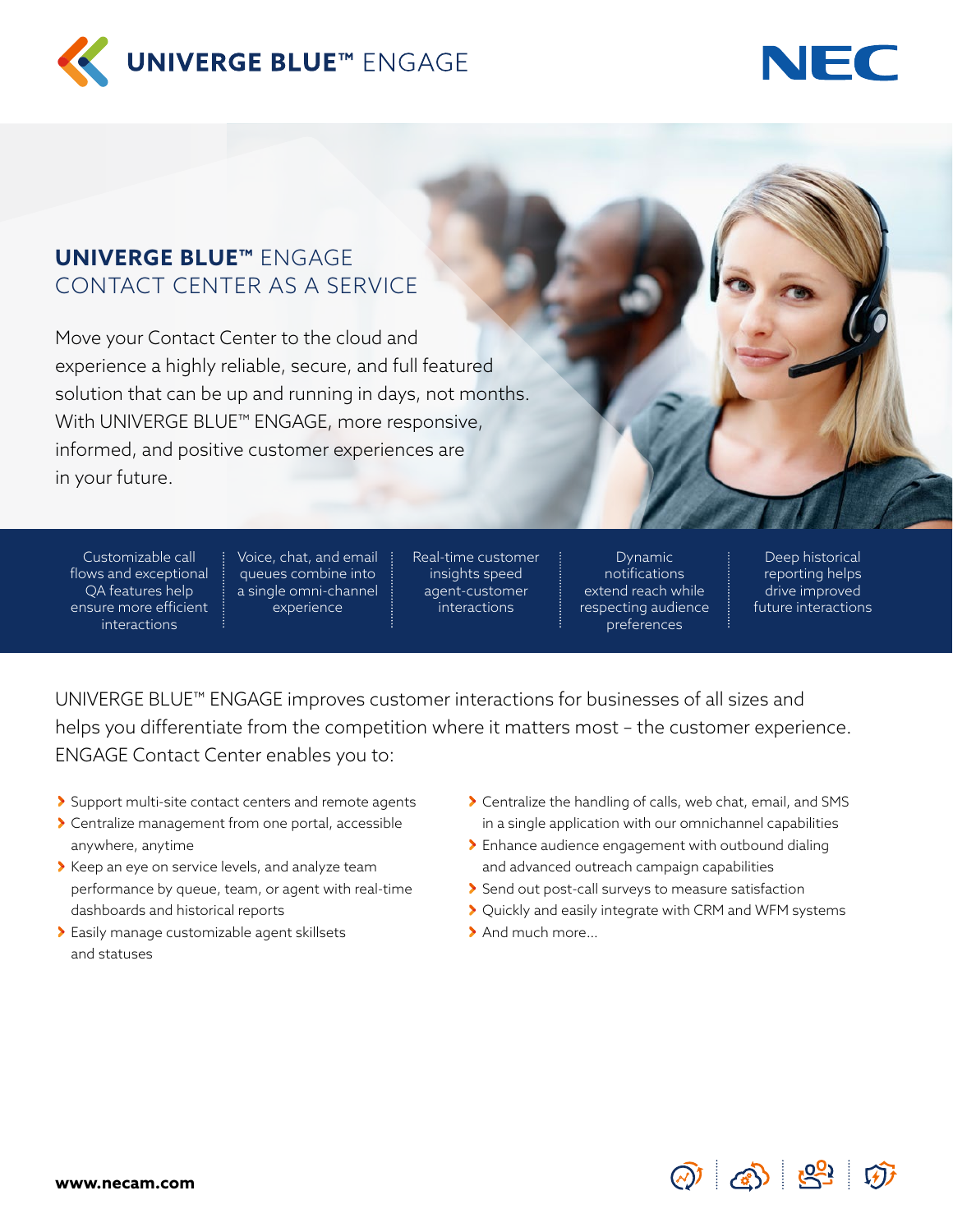# **UNIVERGE BLUE™** ENGAGE CONTACT CENTER CUSTOMER BENEFITS



# **INSPIRING INTERACTIONS**

Total customizability in call flow ensures callers reach the right agents at the right time, while exceptional QA features deliver greater results.

## **Skillsets**

Skills-based routing means the agent most suitable to take the inquiry is reached.

## **Callbacks**

After a period of time, queued callers can request a callback and the next available agent will get their request. The system will wait to ensure the agent is ready before dialing – meaning better-prepared agents and interactions.

## **Preferred Agent Routing**

You can assign a certain agent to act as 'point' on complex cases; with Preferred Agent Routing, calls and chats will be routed to an agent of your choosing.

## **Dashboards and Live Monitoring**

Our Dashboards help you monitor the platform in real-time, including wait times, service levels, and much more. Live Monitoring lets you tune into specific interactions – and even take control as needed.

# **CUSTOMER-CENTRIC CHANNELS**

UNIVERGE BLUE™ ENGAGE rolls up voice, chat, and e-mail queues into a single, streamlined omni-channel experience.

# **Queues & Contact Center Agent**

With UNIVERGE BLUE™ ENGAGE, you can forget the idea of a 'queue' being only for voice calls. Powered by UNIVERGE BLUE™ ENGAGE Agent Desktop software, voice, chat, and e-mail interactions are all seamlessly integrated.

# **INCREASED INTERACTIVITY**

Build auto-attendants that perform any number of tasks, from common to complex. Extend the capabilities even further with custom API integration!

## **Auto-Attendant Studio**

You can easily create custom auto-attendants and deploy advanced functions like variables, conditional logic, and much more. UNIVERGE BLUE™ ENGAGE puts amazing power at your fingertips via an intuitive drag-and-drop visual interface. Plus, custom API integration delivers even greater functionality.

# **IN-DEPTH INSIGHTS**

Real-time insights get agents into context quickly, helping to deliver more informed responses that shorten times to resolution. Plus, deep historical reporting helps improve future interactions.

#### **Customer Journey**

The Customer Journey feature shows agents, right in their Agent Desktop view, the recent touchpoints for a given caller so they're up to date on where the story stands, and how they can more immediately and effectively address the situation.

#### **Custom Reports**

You can choose from hundreds of pre-built reports on call distribution, service level adherence, unanswered calls, postcall surveys, and so much more. Our Product specialists can also develop custom reports to best meet your unique needs.

# **OUTSTANDING OUTREACH**

UNIVERGE BLUE™ ENGAGE can be a profound force for customer outreach – empowering agents with tools such as dynamic notifications.

#### **Dynamic Notifications**

Turn your contact center into an outreach powerhouse. From simple appointment reminders to multi-channel marketing campaigns, Dynamic Notifications dramatically extends a company's reach while still respecting customer preferences.

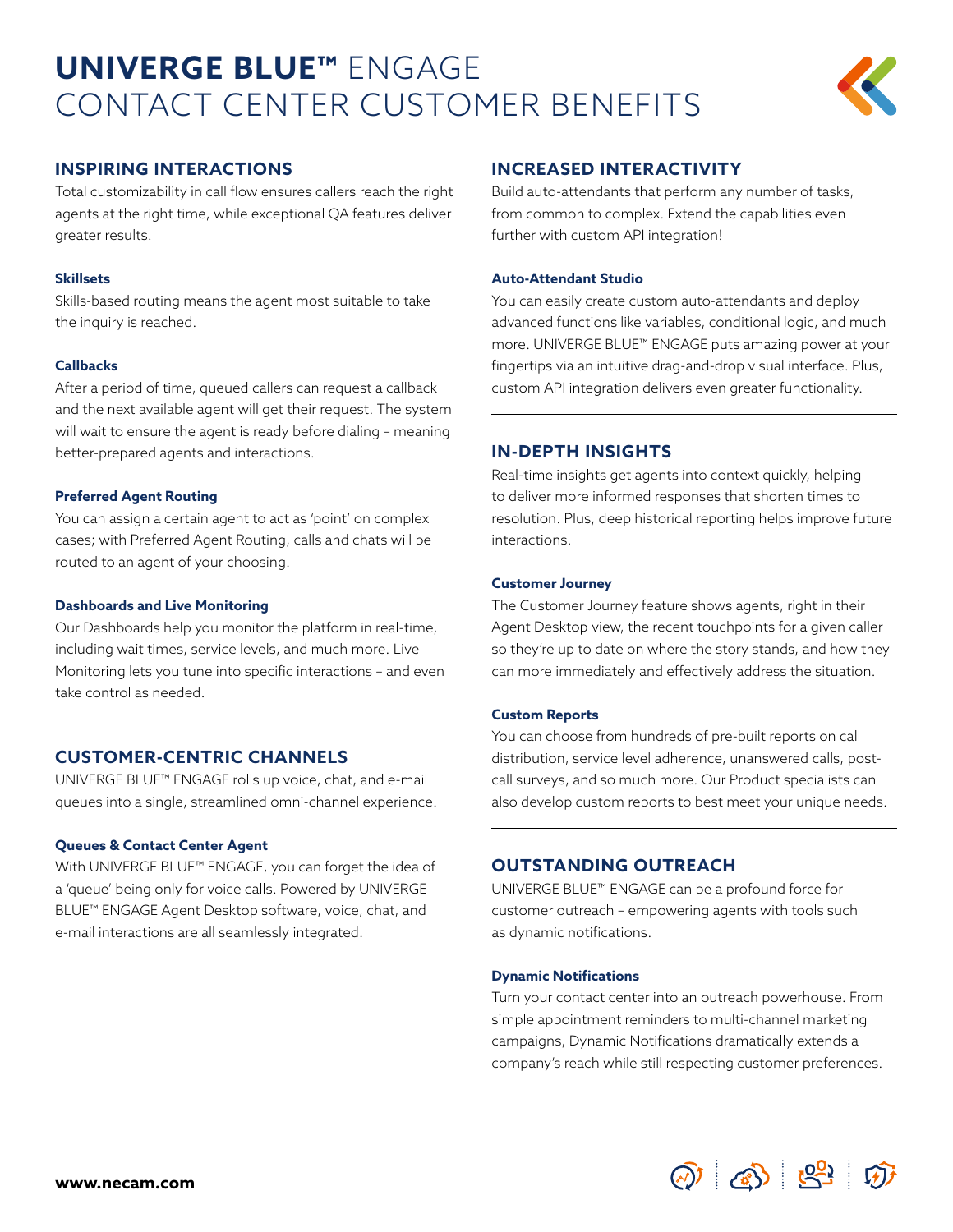# THREE WAYS TO GET **UNIVERGE BLUE™** ENGAGE



UNIVERGE BLUE™ ENGAGE makes it easy to address your contact center needs, no matter the size of your business or your requirements. We offer 3 plans to choose from, with the ability to add other UNIVERGE BLUE™ ENGAGE cloud business applications to create a holistic suite of powerful tools to support your business.

| <b>FACTORS</b>                                                                | <b>ENGAGE CORE</b>        | <b>ENGAGE ADVANCED</b>             | <b>ENGAGE COMPLETE</b>             |
|-------------------------------------------------------------------------------|---------------------------|------------------------------------|------------------------------------|
| <b>CC License Type</b>                                                        | Named Agents              | Concurrent Seats*                  | Concurrent Seats*                  |
| <b>UC Bundling Sold with CONNECT</b>                                          | Sold with CONNECT<br>only | Sold with CONNECT<br>or standalone | Sold with CONNECT<br>or standalone |
| Admin Portal                                                                  | $\checkmark$              | $\checkmark$                       | $\checkmark$                       |
| Supervisor App                                                                | $\checkmark$              | $\checkmark$                       | $\checkmark$                       |
| Real-Time Agent Status                                                        | $\checkmark$              | $\checkmark$                       | $\checkmark$                       |
| Inbound Voice Channel Queues                                                  | ✓                         | $\checkmark$                       | ✓                                  |
| Automatic Call Distribution (ACD)                                             | $\checkmark$              | $\checkmark$                       | ✓                                  |
| Position in Queue & Estimated Wait<br>Time Messages                           |                           |                                    |                                    |
| Supervisor functions<br>(Monitor, Whisper, Barge-in)                          | ✓                         |                                    |                                    |
| Real-Time, Historical &<br><b>Graphical Reports</b>                           | ✓                         | ✓                                  | $\checkmark$                       |
| Real-Time Dashboards                                                          | $\checkmark$              | $\checkmark$                       | $\checkmark$                       |
| Call Recording                                                                | ✓                         | ✓                                  | ✓                                  |
| Pre-Built Integrations (Dynamics,<br>Salesforce, Zendesk, Slack) <sup>1</sup> | ✓                         | ✓                                  | ✓                                  |
| Agent Desktop & Web Application                                               | $\boldsymbol{\mathsf{x}}$ | $\checkmark$                       | ✓                                  |
| Scheduled & Custom Reports                                                    | $\boldsymbol{\mathsf{x}}$ | ✓                                  | $\checkmark$                       |
| Customizable IVR                                                              | $\boldsymbol{\mathsf{x}}$ | $\checkmark$                       | $\checkmark$                       |
| Skill-Based Routing                                                           | $\pmb{\times}$            | $\checkmark$                       | $\checkmark$                       |
| Geo-Routing                                                                   | $\boldsymbol{\mathsf{x}}$ | ✓                                  | ✔                                  |
| Advanced Rules-based Routing<br>(Last agent, Preferred agent etc.)            | $\pmb{\times}$            | $\checkmark$                       | $\checkmark$                       |
| Custom Agent Status                                                           | $\overline{\mathbf{x}}$   | $\checkmark$                       | $\checkmark$                       |
| Real-Time Customizable<br><b>Threshold Alerts</b>                             | $\pmb{\times}$            | ✓                                  | ✓                                  |
| Queued Callback & Queued<br>Voicemail                                         | $\boldsymbol{\mathsf{x}}$ | $\checkmark$                       | $\checkmark$                       |
| <b>Emergency Queue Bulletins</b>                                              | $\boldsymbol{\mathsf{x}}$ | $\checkmark$                       | $\checkmark$                       |
| Post-Call Surveys                                                             | $\boldsymbol{\mathsf{x}}$ | ✓                                  | ✓                                  |
| Text-to-Speech                                                                | $\boldsymbol{\mathsf{x}}$ | ✓                                  | ✓                                  |
| Call Scripting                                                                | $\boldsymbol{\mathsf{x}}$ | $\checkmark$                       | ✓                                  |